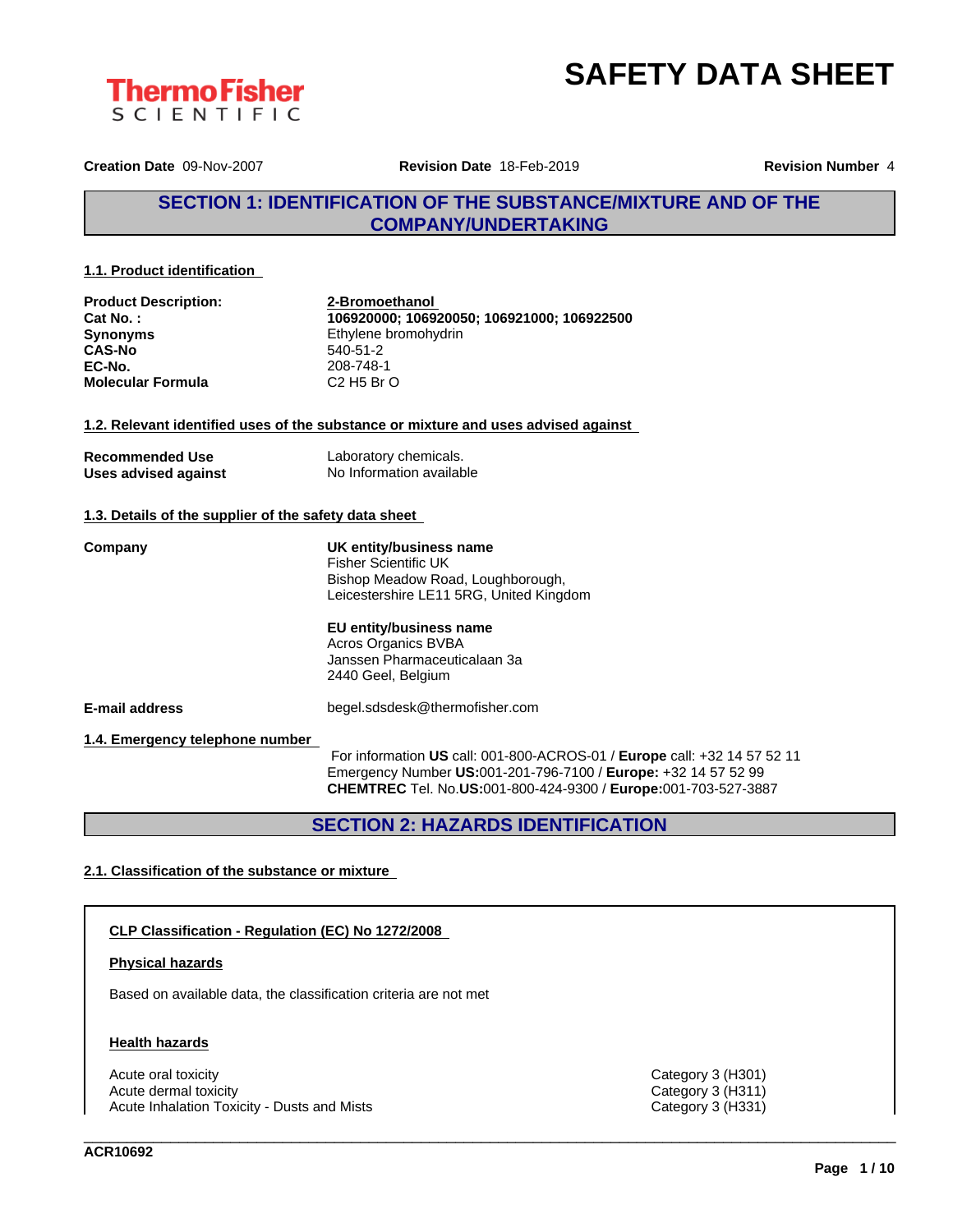$\_$  ,  $\_$  ,  $\_$  ,  $\_$  ,  $\_$  ,  $\_$  ,  $\_$  ,  $\_$  ,  $\_$  ,  $\_$  ,  $\_$  ,  $\_$  ,  $\_$  ,  $\_$  ,  $\_$  ,  $\_$  ,  $\_$  ,  $\_$  ,  $\_$  ,  $\_$  ,  $\_$  ,  $\_$  ,  $\_$  ,  $\_$  ,  $\_$  ,  $\_$  ,  $\_$  ,  $\_$  ,  $\_$  ,  $\_$  ,  $\_$  ,  $\_$  ,  $\_$  ,  $\_$  ,  $\_$  ,  $\_$  ,  $\_$  ,

### **2-Bromoethanol Revision Date** 18-Feb-2019

Skin Corrosion/irritation Category 1 B (H314) Serious Eye Damage/Eye Irritation **Category 1 (H318)** Category 1 (H318)

#### **Environmental hazards**

Based on available data, the classification criteria are not met

#### **2.2. Label elements**



**Signal Word Danger**

## **Hazard Statements**

H314 - Causes severe skin burns and eye damage

H301 - Toxic if swallowed

H311 - Toxic in contact with skin

H331 - Toxic if inhaled

#### **Precautionary Statements**

P280 - Wear protective gloves/ protective clothing/ eye protection/ face protection P302 + P350 - IF ON SKIN: Gently wash with plenty of soap and water P301 + P330 + P331 - IF SWALLOWED: rinse mouth. Do NOT induce vomiting P305 + P351 + P338 - IF IN EYES: Rinse cautiously with water for several minutes. Remove contact lenses, if present and easy to do. Continue rinsing P310 - Immediately call a POISON CENTER or doctor/ physician P260 - Do not breathe dust/fume/gas/mist/vapors/spray

P302 + P352 - IF ON SKIN: Wash with plenty of soap and water

### **2.3. Other hazards**

No information available

# **SECTION 3: COMPOSITION/INFORMATION ON INGREDIENTS**

#### **3.1. Substances**

| <b>Component</b>  | <b>CAS-No</b> | EC-No.            | Weight % | CLP Classification - Regulation (EC) No<br>1272/2008                                                           |
|-------------------|---------------|-------------------|----------|----------------------------------------------------------------------------------------------------------------|
| Ethanol, 2-bromo- | 540-51-2      | EEC No. 208-748-1 | >95      | Skin Corr. 1B (H314)<br>Eye Dam. 1 (H318)<br>Acute Tox. 3 (H301)<br>Acute Tox. 3 (H311)<br>Acute Tox. 3 (H331) |

\_\_\_\_\_\_\_\_\_\_\_\_\_\_\_\_\_\_\_\_\_\_\_\_\_\_\_\_\_\_\_\_\_\_\_\_\_\_\_\_\_\_\_\_\_\_\_\_\_\_\_\_\_\_\_\_\_\_\_\_\_\_\_\_\_\_\_\_\_\_\_\_\_\_\_\_\_\_\_\_\_\_\_\_\_\_\_\_\_\_\_\_\_\_

*Full text of Hazard Statements: see section 16*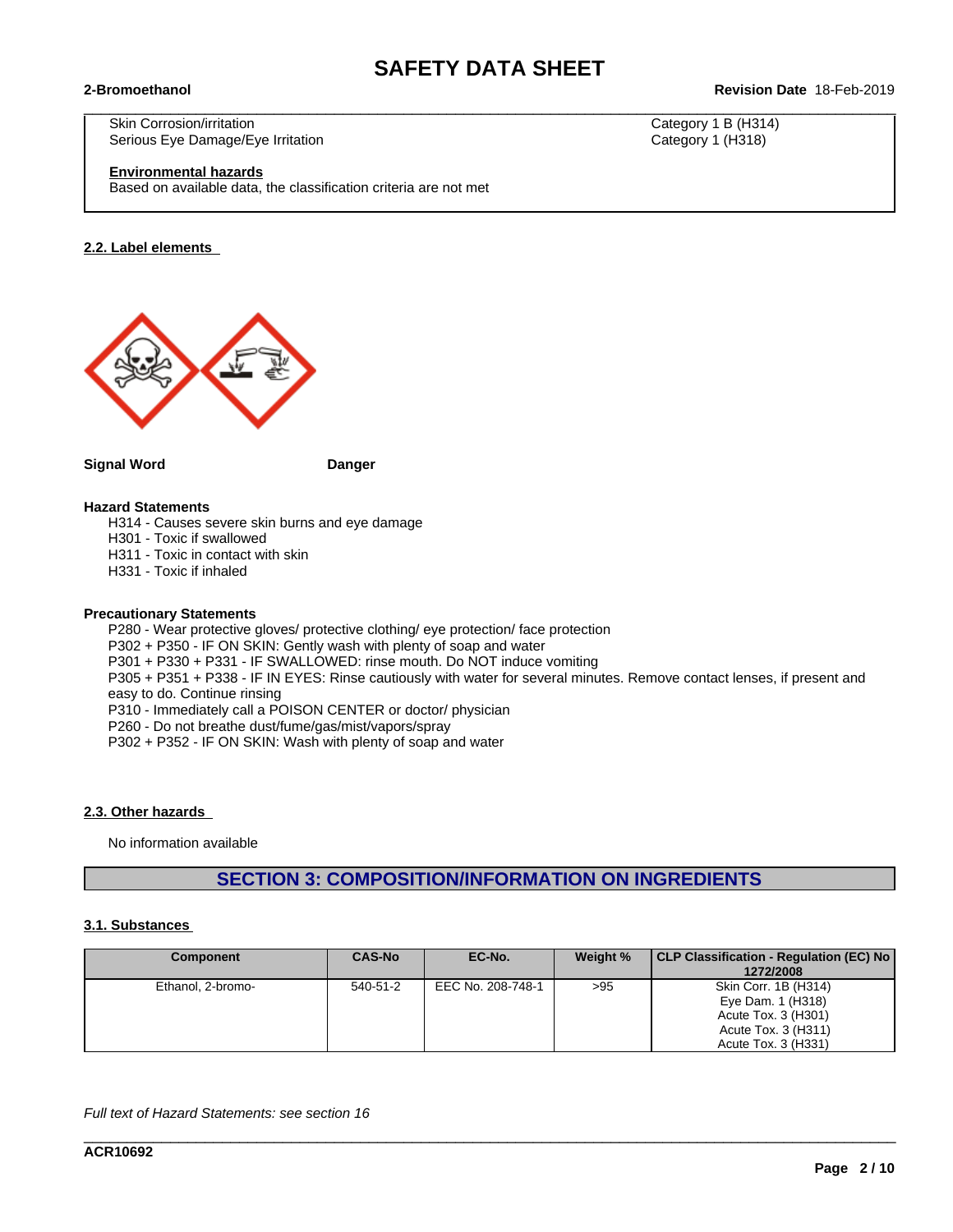$\_$  ,  $\_$  ,  $\_$  ,  $\_$  ,  $\_$  ,  $\_$  ,  $\_$  ,  $\_$  ,  $\_$  ,  $\_$  ,  $\_$  ,  $\_$  ,  $\_$  ,  $\_$  ,  $\_$  ,  $\_$  ,  $\_$  ,  $\_$  ,  $\_$  ,  $\_$  ,  $\_$  ,  $\_$  ,  $\_$  ,  $\_$  ,  $\_$  ,  $\_$  ,  $\_$  ,  $\_$  ,  $\_$  ,  $\_$  ,  $\_$  ,  $\_$  ,  $\_$  ,  $\_$  ,  $\_$  ,  $\_$  ,  $\_$  ,

# **SECTION 4: FIRST AID MEASURES**

### **4.1. Description of first aid measures**

| <b>Eye Contact</b>                                               | Immediate medical attention is required. Rinse immediately with plenty of water, also under<br>the eyelids, for at least 15 minutes.                                                  |  |
|------------------------------------------------------------------|---------------------------------------------------------------------------------------------------------------------------------------------------------------------------------------|--|
| <b>Skin Contact</b>                                              | Wash off immediately with soap and plenty of water while removing all contaminated<br>clothes and shoes. Immediate medical attention is required.                                     |  |
| Ingestion                                                        | Do not induce vomiting. Call a physician immediately. Clean mouth with water.                                                                                                         |  |
| <b>Inhalation</b>                                                | Remove from exposure, lie down. Move to fresh air. If breathing is difficult, give oxygen. If<br>not breathing, give artificial respiration. Immediate medical attention is required. |  |
| <b>Self-Protection of the First Aider</b>                        | Ensure that medical personnel are aware of the material(s) involved, take precautions to<br>protect themselves and prevent spread of contamination.                                   |  |
| 4.2. Most important symptoms and effects, both acute and delayed |                                                                                                                                                                                       |  |

Causes burns by all exposure routes. Breathing difficulties. . Product is a corrosive material. Use of gastric lavage or emesis is contraindicated. Possible perforation of stomach or esophagus should be investigated: Ingestion causes severe swelling, severe damage to the delicate tissue and danger of perforation: Inhalation of high vapor concentrations may cause symptoms like headache, dizziness, tiredness, nausea and vomiting

#### **4.3. Indication of any immediate medical attention and special treatment needed**

**Notes to Physician** Treat symptomatically. Symptoms may be delayed.

## **SECTION 5: FIREFIGHTING MEASURES**

#### **5.1. Extinguishing media**

#### **Suitable Extinguishing Media**

Carbon dioxide (CO 2). Dry chemical. Chemical foam.

# **Extinguishing media which must not be used for safety reasons**

No information available.

#### **5.2. Special hazards arising from the substance or mixture**

Thermal decomposition can lead to release of irritating gases and vapors.

#### **Hazardous Combustion Products**

Carbon monoxide (CO), Carbon dioxide (CO<sub>2</sub>), Hydrogen halides.

#### **5.3. Advice for firefighters**

As in any fire, wear self-contained breathing apparatus pressure-demand, MSHA/NIOSH (approved or equivalent) and full protective gear.

# **SECTION 6: ACCIDENTAL RELEASE MEASURES**

\_\_\_\_\_\_\_\_\_\_\_\_\_\_\_\_\_\_\_\_\_\_\_\_\_\_\_\_\_\_\_\_\_\_\_\_\_\_\_\_\_\_\_\_\_\_\_\_\_\_\_\_\_\_\_\_\_\_\_\_\_\_\_\_\_\_\_\_\_\_\_\_\_\_\_\_\_\_\_\_\_\_\_\_\_\_\_\_\_\_\_\_\_\_

## **6.1. Personal precautions, protective equipment and emergency procedures**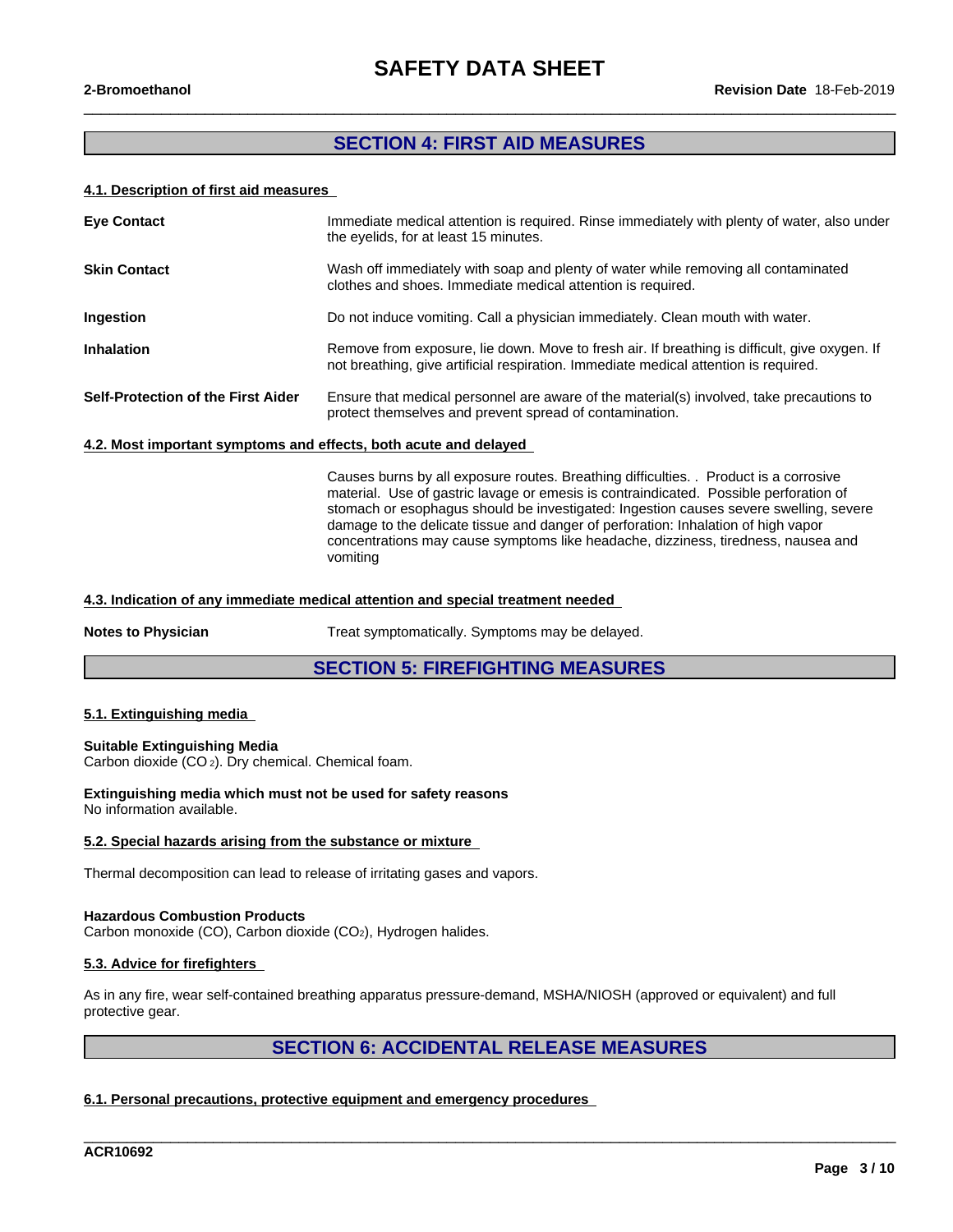$\_$  ,  $\_$  ,  $\_$  ,  $\_$  ,  $\_$  ,  $\_$  ,  $\_$  ,  $\_$  ,  $\_$  ,  $\_$  ,  $\_$  ,  $\_$  ,  $\_$  ,  $\_$  ,  $\_$  ,  $\_$  ,  $\_$  ,  $\_$  ,  $\_$  ,  $\_$  ,  $\_$  ,  $\_$  ,  $\_$  ,  $\_$  ,  $\_$  ,  $\_$  ,  $\_$  ,  $\_$  ,  $\_$  ,  $\_$  ,  $\_$  ,  $\_$  ,  $\_$  ,  $\_$  ,  $\_$  ,  $\_$  ,  $\_$  ,

Ensure adequate ventilation.

#### **6.2. Environmental precautions**

See Section 12 for additional ecological information.

#### **6.3. Methods and material for containment and cleaning up**

Soak up with inert absorbent material (e.g. sand, silica gel, acid binder, universal binder, sawdust). Keep in suitable, closed containers for disposal. Wear self-contained breathing apparatus and protective suit. Do notlet this chemical enter the environment.

#### **6.4. Reference to other sections**

Refer to protective measures listed in Sections 8 and 13.

## **SECTION 7: HANDLING AND STORAGE**

#### **7.1. Precautions for safe handling**

Do not breathe vapors or spray mist. Do not get in eyes, on skin, or on clothing. Do not ingest. Use only in area provided with appropriate exhaust ventilation.

#### **Hygiene Measures**

Handle in accordance with good industrial hygiene and safety practice. Keep away from food, drink and animal feeding stuffs. Do not eat, drink or smoke when using this product. Remove and wash contaminated clothing before re-use. Wash hands before breaks and at the end of workday.

#### **7.2. Conditions for safe storage, including any incompatibilities**

Keep in a dry place. Keep container tightly closed. Keep refrigerated.

#### **7.3. Specific end use(s)**

Use in laboratories

# **SECTION 8: EXPOSURE CONTROLS/PERSONAL PROTECTION**

#### **8.1. Control parameters**

#### **Exposure limits**

This product, as supplied, does not contain any hazardous materials with occupational exposure limits established by the region specific regulatory bodies

#### **Biological limit values**

This product, as supplied, does not contain any hazardous materials with biological limits established by the region specific regulatory bodies

#### **Monitoring methods**

BS EN 14042:2003 Title Identifier: Workplace atmospheres. Guide for the application and use of procedures for the assessment of exposure to chemical and biological agents.

\_\_\_\_\_\_\_\_\_\_\_\_\_\_\_\_\_\_\_\_\_\_\_\_\_\_\_\_\_\_\_\_\_\_\_\_\_\_\_\_\_\_\_\_\_\_\_\_\_\_\_\_\_\_\_\_\_\_\_\_\_\_\_\_\_\_\_\_\_\_\_\_\_\_\_\_\_\_\_\_\_\_\_\_\_\_\_\_\_\_\_\_\_\_

MDHS70 General methods for sampling airborne gases and vapours

MDHS 96 Volatile organic compounds in air - Laboratory method using pumped solid sorbent tubes, solvent desorption and gas chromatography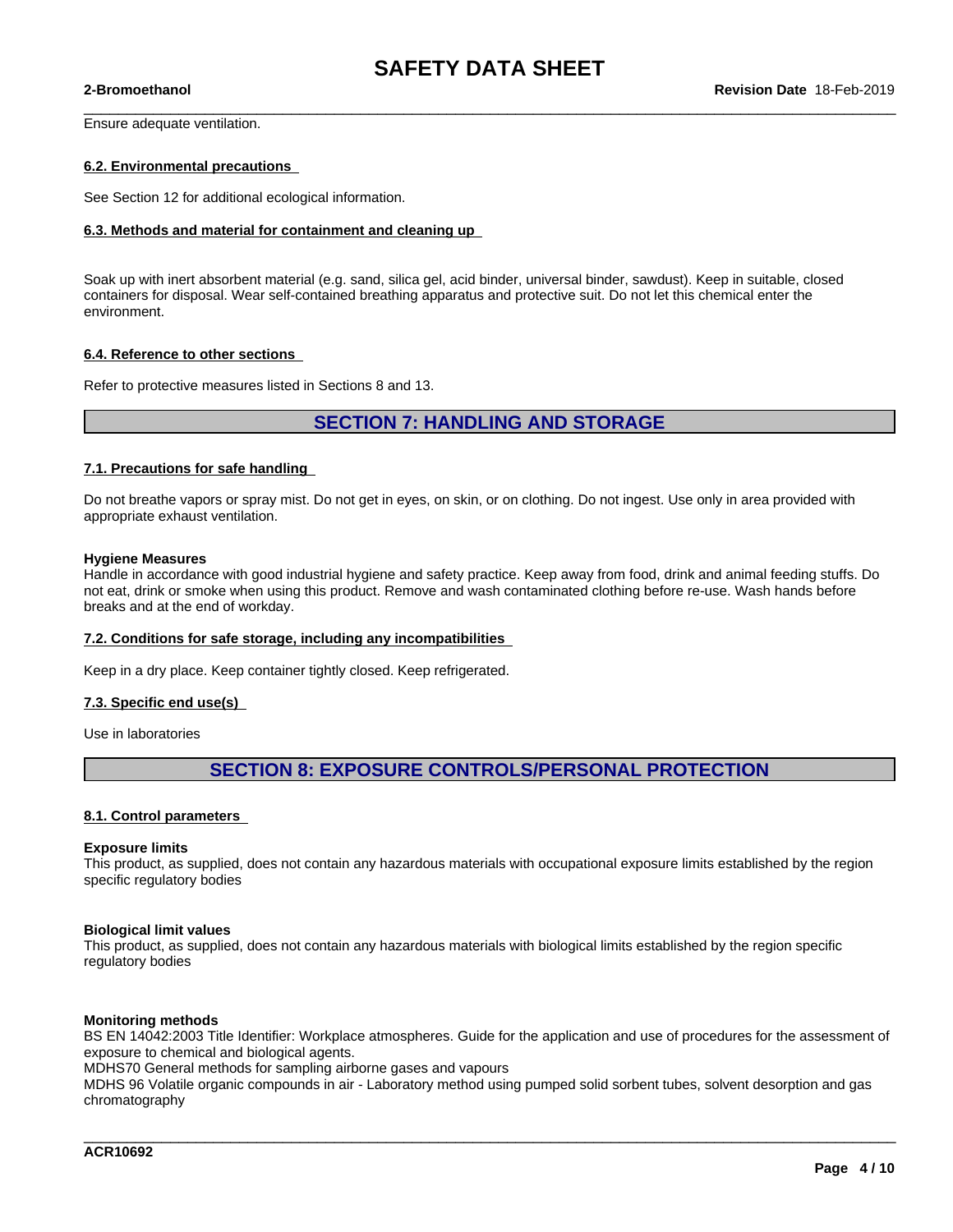**Derived No Effect Level (DNEL)** No information available

| Route of exposure | Acute effects (local) | <b>Acute effects</b><br>(systemic) | <b>Chronic effects</b><br>(local) | <b>Chronic effects</b><br>(systemic) |
|-------------------|-----------------------|------------------------------------|-----------------------------------|--------------------------------------|
|                   |                       |                                    |                                   |                                      |
| Oral              |                       |                                    |                                   |                                      |
| Dermal            |                       |                                    |                                   |                                      |
| <b>Inhalation</b> |                       |                                    |                                   |                                      |
|                   |                       |                                    |                                   |                                      |

 $\_$  ,  $\_$  ,  $\_$  ,  $\_$  ,  $\_$  ,  $\_$  ,  $\_$  ,  $\_$  ,  $\_$  ,  $\_$  ,  $\_$  ,  $\_$  ,  $\_$  ,  $\_$  ,  $\_$  ,  $\_$  ,  $\_$  ,  $\_$  ,  $\_$  ,  $\_$  ,  $\_$  ,  $\_$  ,  $\_$  ,  $\_$  ,  $\_$  ,  $\_$  ,  $\_$  ,  $\_$  ,  $\_$  ,  $\_$  ,  $\_$  ,  $\_$  ,  $\_$  ,  $\_$  ,  $\_$  ,  $\_$  ,  $\_$  ,

#### **Predicted No Effect Concentration** No information available. **(PNEC)**

#### **8.2. Exposure controls**

#### **Engineering Measures**

Ensure adequate ventilation, especially in confined areas. Ensure that eyewash stations and safety showers are close to the workstation location.

Wherever possible, engineering control measures such as the isolation or enclosure of the process, the introduction of process or equipment changes to minimise release or contact, and the use of properly designed ventilation systems, should be adopted to control hazardous materials at source

#### **Personal protective equipment**

**Hand Protection** Protective gloves

| Glove material                                   | <b>Breakthrough time</b>             | <b>Glove thickness</b> | <b>EU standard</b> | <b>Glove comments</b>                                                    |
|--------------------------------------------------|--------------------------------------|------------------------|--------------------|--------------------------------------------------------------------------|
| Natural rubber<br>Butyl rubber<br>Nitrile rubber | See manufacturers<br>recommendations |                        | EN 374             | (minimum requirement)                                                    |
| Neoprene<br>PVC.<br>Viton $(R)$                  |                                      |                        |                    |                                                                          |
| Skin and body protection                         |                                      |                        |                    | Wear appropriate protective gloves and clothing to prevent skin exposure |

Inspect gloves before use.

Please observe the instructions regarding permeability and breakthrough time which are provided by the supplier of the gloves. (Refer to manufacturer/supplier for information)

Ensure gloves are suitable for the task: Chemical compatability, Dexterity, Operational conditions, User susceptibility, e.g. sensitisation effects, also take into consideration the specific local conditions under which the product is used, such as the danger of cuts, abrasion.

Remove gloves with care avoiding skin contamination.

| <b>Respiratory Protection</b>          | When workers are facing concentrations above the exposure limit they must use<br>appropriate certified respirators.<br>To protect the wearer, respiratory protective equipment must be the correct fit and be used<br>and maintained properly                                                                                             |
|----------------------------------------|-------------------------------------------------------------------------------------------------------------------------------------------------------------------------------------------------------------------------------------------------------------------------------------------------------------------------------------------|
| Large scale/emergency use              | Use a NIOSH/MSHA or European Standard EN 136 approved respirator if exposure limits<br>are exceeded or if irritation or other symptoms are experienced<br><b>Recommended Filter type:</b> Particulates filter conforming to EN 143 Acid gases filter Type<br>E Yellow conforming to EN14387 Organic gases and vapours filter Type A Brown |
| <b>Small scale/Laboratory use</b>      | Use a NIOSH/MSHA or European Standard EN 149:2001 approved respirator if exposure<br>limits are exceeded or if irritation or other symptoms are experienced.<br>Recommended half mask:- Valve filtering: EN405; or; Half mask: EN140; plus filter, EN<br>141<br>When RPE is used a face piece Fit Test should be conducted                |
| <b>Environmental exposure controls</b> | No information available.                                                                                                                                                                                                                                                                                                                 |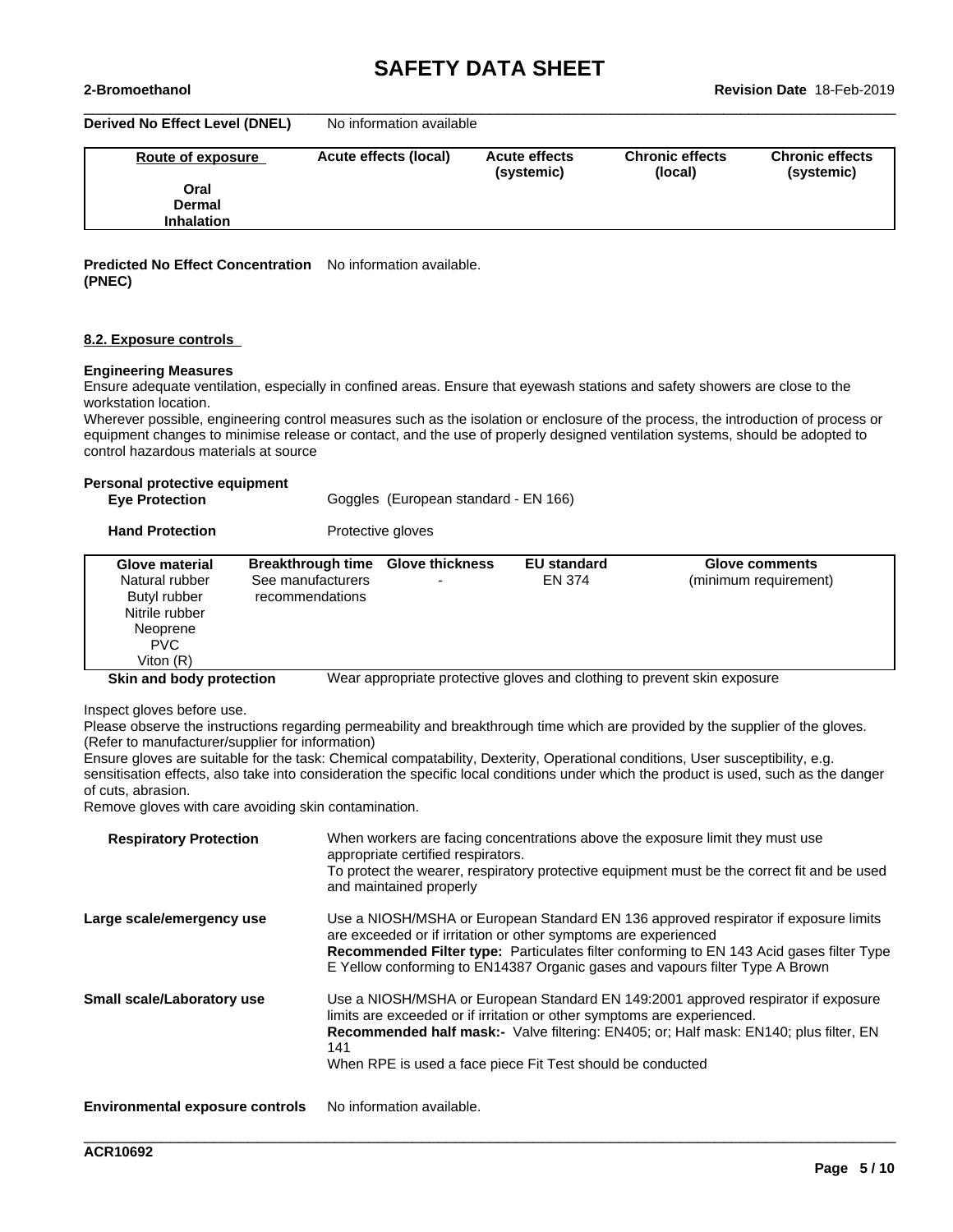# **SECTION 9: PHYSICAL AND CHEMICAL PROPERTIES**

 $\_$  ,  $\_$  ,  $\_$  ,  $\_$  ,  $\_$  ,  $\_$  ,  $\_$  ,  $\_$  ,  $\_$  ,  $\_$  ,  $\_$  ,  $\_$  ,  $\_$  ,  $\_$  ,  $\_$  ,  $\_$  ,  $\_$  ,  $\_$  ,  $\_$  ,  $\_$  ,  $\_$  ,  $\_$  ,  $\_$  ,  $\_$  ,  $\_$  ,  $\_$  ,  $\_$  ,  $\_$  ,  $\_$  ,  $\_$  ,  $\_$  ,  $\_$  ,  $\_$  ,  $\_$  ,  $\_$  ,  $\_$  ,  $\_$  ,

## **9.1. Information on basic physical and chemical properties**

| Appearance<br><b>Physical State</b>            | Yellow<br>Liquid              |                                          |
|------------------------------------------------|-------------------------------|------------------------------------------|
| Odor                                           | sweet                         |                                          |
| <b>Odor Threshold</b>                          | No data available             |                                          |
| pH                                             | No information available      |                                          |
| <b>Melting Point/Range</b>                     | $-80$ °C / $-112$ °F          |                                          |
| <b>Softening Point</b>                         | No data available             |                                          |
| <b>Boiling Point/Range</b>                     | 149 - 150 °C / 300.2 - 302 °F | @ 750 mmHq                               |
| <b>Flash Point</b>                             | > 110 °C / > 230 °F           | <b>Method -</b> No information available |
| <b>Evaporation Rate</b>                        | No data available             |                                          |
| <b>Flammability (solid,gas)</b>                | Not applicable                | Liquid                                   |
| <b>Explosion Limits</b>                        | No data available             |                                          |
| <b>Vapor Pressure</b>                          | 2.06 mmHg @ 25 °C             |                                          |
| <b>Vapor Density</b>                           | No information available      | $(Air = 1.0)$                            |
| Specific Gravity / Density                     | 1.760                         |                                          |
| <b>Bulk Density</b>                            | Not applicable                | Liquid                                   |
| <b>Water Solubility</b>                        | Insoluble                     |                                          |
| Solubility in other solvents                   | No information available      |                                          |
| <b>Partition Coefficient (n-octanol/water)</b> |                               |                                          |
| <b>Autoignition Temperature</b>                | No data available             |                                          |
| <b>Decomposition Temperature</b>               | 148 $^{\circ}$ C              |                                          |
| <b>Viscosity</b>                               | No data available             |                                          |
| <b>Explosive Properties</b>                    | No information available      |                                          |
| <b>Oxidizing Properties</b>                    | No information available      |                                          |
| 9.2. Other information                         |                               |                                          |
|                                                |                               |                                          |

| <b>Molecular Formula</b> |  |
|--------------------------|--|
| <b>Molecular Weight</b>  |  |

**Molecular Formula** C2 H5 Br O **Molecular Weight** 124.96

# **SECTION 10: STABILITY AND REACTIVITY**

| 10.1. Reactivity                                              | None known, based on information available                                                         |
|---------------------------------------------------------------|----------------------------------------------------------------------------------------------------|
| 10.2. Chemical stability                                      | Stable under normal conditions, Hygroscopic, Light sensitive.                                      |
| 10.3. Possibility of hazardous reactions                      |                                                                                                    |
| <b>Hazardous Polymerization</b><br><b>Hazardous Reactions</b> | Hazardous polymerization does not occur.<br>No information available.                              |
| 10.4. Conditions to avoid                                     | Exposure to light. Incompatible products. Exposure to moist air or water.                          |
| 10.5. Incompatible materials                                  | Strong oxidizing agents. Strong acids. Strong reducing agents. Acid anhydrides. Acid<br>chlorides. |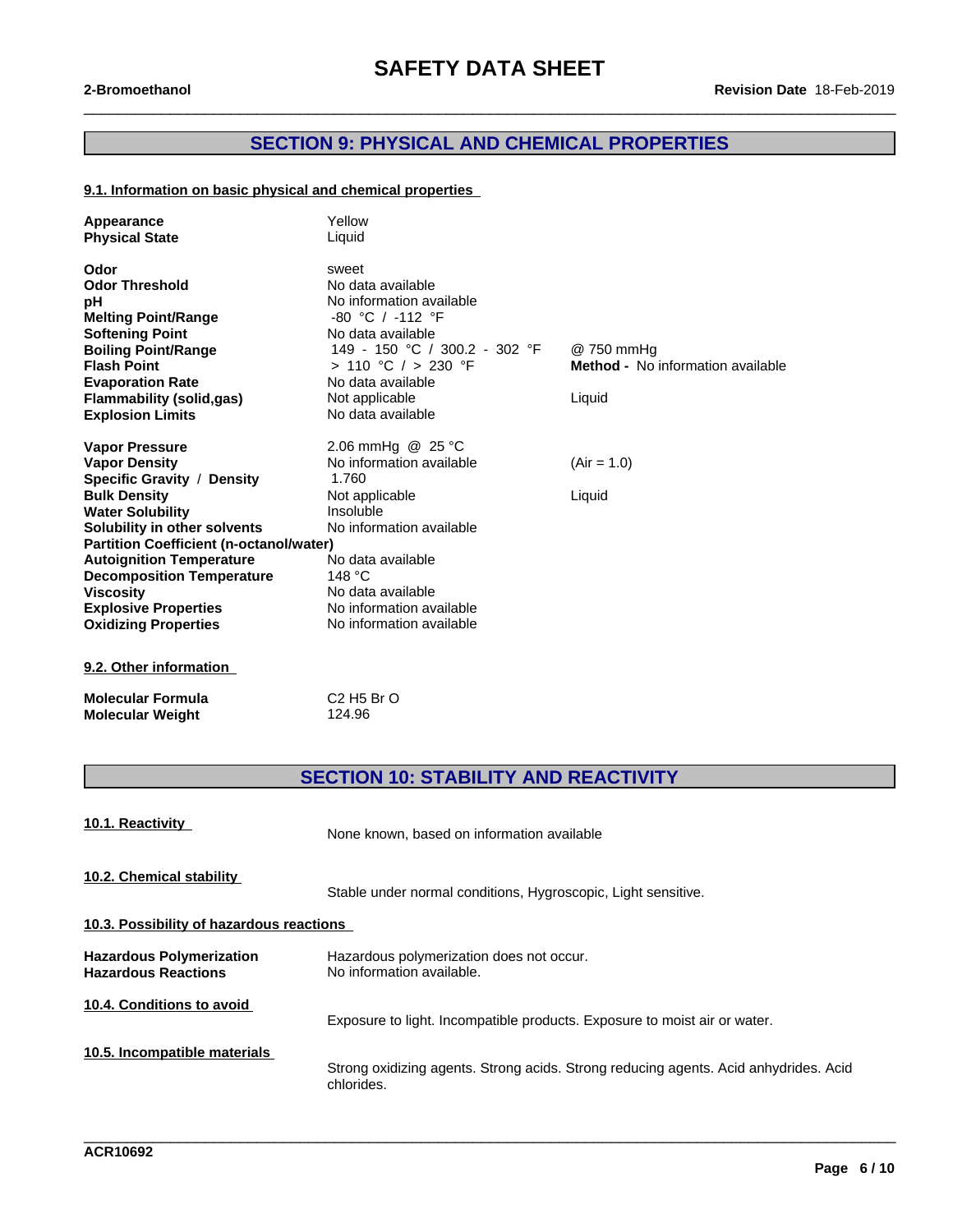## **10.6. Hazardous decomposition products**

Carbon monoxide (CO). Carbon dioxide (CO2). Hydrogen halides.

 $\_$  ,  $\_$  ,  $\_$  ,  $\_$  ,  $\_$  ,  $\_$  ,  $\_$  ,  $\_$  ,  $\_$  ,  $\_$  ,  $\_$  ,  $\_$  ,  $\_$  ,  $\_$  ,  $\_$  ,  $\_$  ,  $\_$  ,  $\_$  ,  $\_$  ,  $\_$  ,  $\_$  ,  $\_$  ,  $\_$  ,  $\_$  ,  $\_$  ,  $\_$  ,  $\_$  ,  $\_$  ,  $\_$  ,  $\_$  ,  $\_$  ,  $\_$  ,  $\_$  ,  $\_$  ,  $\_$  ,  $\_$  ,  $\_$  ,

# **SECTION 11: TOXICOLOGICAL INFORMATION**

## **11.1. Information on toxicologicaleffects**

| <b>Product Information</b>                                                  |                                                                                                                                                                                                                                                                                                                                                                                             |
|-----------------------------------------------------------------------------|---------------------------------------------------------------------------------------------------------------------------------------------------------------------------------------------------------------------------------------------------------------------------------------------------------------------------------------------------------------------------------------------|
| (a) acute toxicity;<br>Oral<br><b>Dermal</b><br><b>Inhalation</b>           | Category 3<br>Category 3<br>Category 3                                                                                                                                                                                                                                                                                                                                                      |
| (b) skin corrosion/irritation;                                              | Category 1 B                                                                                                                                                                                                                                                                                                                                                                                |
| (c) serious eye damage/irritation;                                          | Category 1                                                                                                                                                                                                                                                                                                                                                                                  |
| (d) respiratory or skin sensitization;<br><b>Respiratory</b><br><b>Skin</b> | No data available<br>No data available                                                                                                                                                                                                                                                                                                                                                      |
| (e) germ cell mutagenicity;                                                 | No data available                                                                                                                                                                                                                                                                                                                                                                           |
|                                                                             | Substances which cause concern for man owing to possible mutagenic effects but for which<br>the available information is not adequate for making a satisfactory assessment; Ames test:;<br>positive                                                                                                                                                                                         |
| (f) carcinogenicity;                                                        | No data available                                                                                                                                                                                                                                                                                                                                                                           |
|                                                                             | There are no known carcinogenic chemicals in this product                                                                                                                                                                                                                                                                                                                                   |
| (g) reproductive toxicity;                                                  | No data available                                                                                                                                                                                                                                                                                                                                                                           |
| (h) STOT-single exposure;                                                   | No data available                                                                                                                                                                                                                                                                                                                                                                           |
| (i) STOT-repeated exposure;                                                 | No data available                                                                                                                                                                                                                                                                                                                                                                           |
| <b>Target Organs</b>                                                        | No information available.                                                                                                                                                                                                                                                                                                                                                                   |
| (j) aspiration hazard;                                                      | No data available                                                                                                                                                                                                                                                                                                                                                                           |
| <b>Other Adverse Effects</b>                                                | The toxicological properties have not been fully investigated. See actual entry in RTECS for<br>complete information                                                                                                                                                                                                                                                                        |
| Symptoms / effects, both acute and<br>delayed                               | Product is a corrosive material. Use of gastric lavage or emesis is contraindicated.<br>Possible perforation of stomach or esophagus should be investigated: Ingestion causes<br>severe swelling, severe damage to the delicate tissue and danger of perforation: Inhalation<br>of high vapor concentrations may cause symptoms like headache, dizziness, tiredness,<br>nausea and vomiting |

# **SECTION 12: ECOLOGICAL INFORMATION**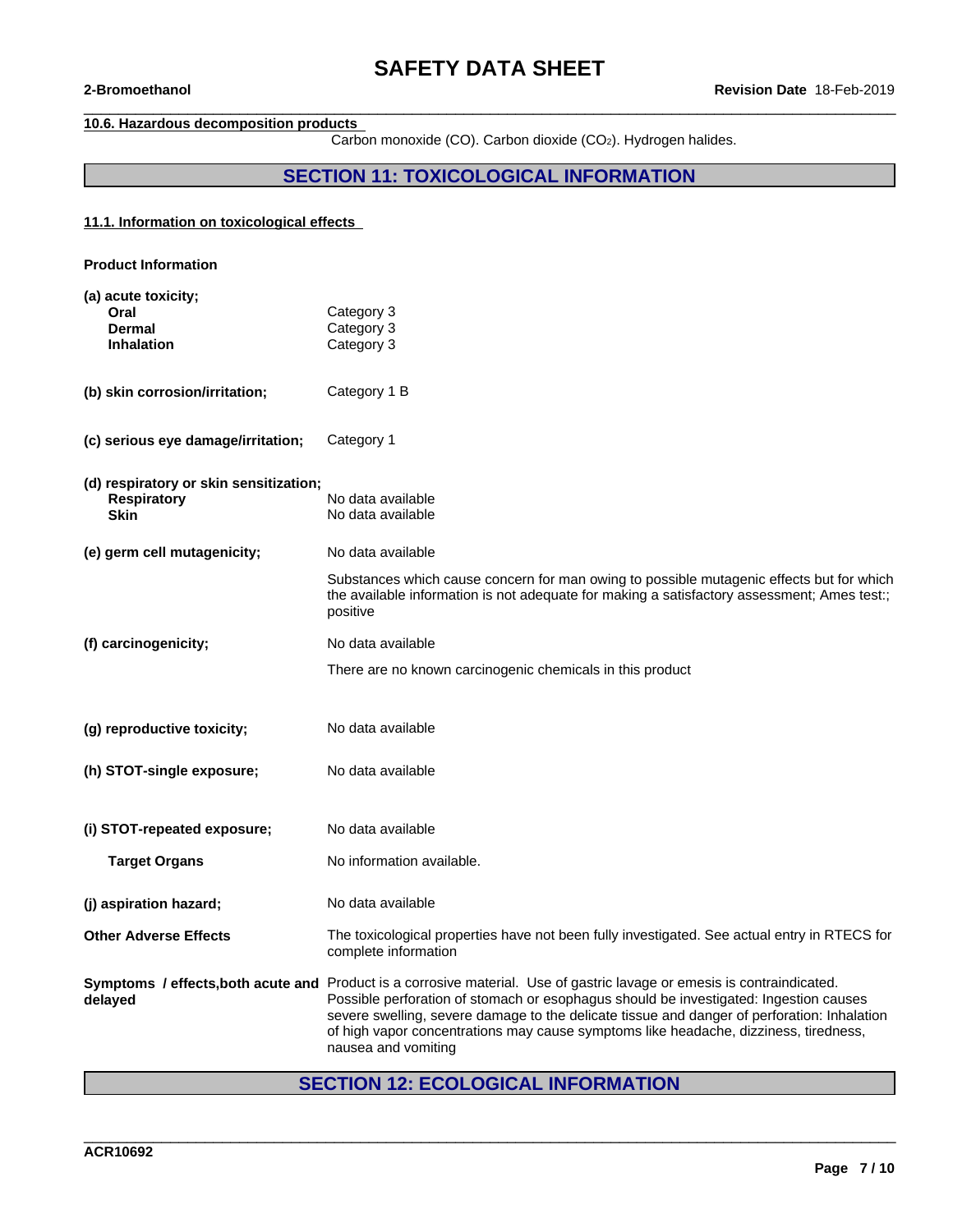| 12.2. Persistence and degradability<br><b>Persistence</b>                                                                                        | Insoluble in water, Persistence is unlikely, based on information available.                                                                                                                                                                                                                                                       |
|--------------------------------------------------------------------------------------------------------------------------------------------------|------------------------------------------------------------------------------------------------------------------------------------------------------------------------------------------------------------------------------------------------------------------------------------------------------------------------------------|
| 12.3. Bioaccumulative potential                                                                                                                  | May have some potential to bioaccumulate                                                                                                                                                                                                                                                                                           |
| 12.4. Mobility in soil                                                                                                                           | The product is insoluble and sinks in water The product contains volatile organic<br>compounds (VOC) which will evaporate easily from all surfaces Spillage unlikely to<br>penetrate soil Is not likely mobile in the environment due its low water solubility. Will likely<br>be mobile in the environment due to its volatility. |
| 12.5. Results of PBT and vPvB<br>assessment                                                                                                      | No data available for assessment.                                                                                                                                                                                                                                                                                                  |
| 12.6. Other adverse effects<br><b>Endocrine Disruptor Information</b><br><b>Persistent Organic Pollutant</b><br><b>Ozone Depletion Potential</b> | This product does not contain any known or suspected endocrine disruptors<br>This product does not contain any known or suspected substance<br>This product does not contain any known or suspected substance                                                                                                                      |

# **SECTION 13: DISPOSAL CONSIDERATIONS**

# **13.1. Waste treatment methods**

| Waste from Residues / Unused<br><b>Products</b> | Waste is classified as hazardous. Dispose of in accordance with the European Directives<br>on waste and hazardous waste. Dispose of in accordance with local regulations.                                                        |
|-------------------------------------------------|----------------------------------------------------------------------------------------------------------------------------------------------------------------------------------------------------------------------------------|
| <b>Contaminated Packaging</b>                   | Dispose of this container to hazardous or special waste collection point.                                                                                                                                                        |
| European Waste Cataloque (EWC)                  | According to the European Waste Catalogue, Waste Codes are not product specific, but<br>application specific.                                                                                                                    |
| <b>Other Information</b>                        | Waste codes should be assigned by the user based on the application for which the product<br>was used. Do not empty into drains. Do not dispose of waste into sewer. Large amounts will<br>affect pH and harm aquatic organisms. |

# **SECTION 14: TRANSPORT INFORMATION**

\_\_\_\_\_\_\_\_\_\_\_\_\_\_\_\_\_\_\_\_\_\_\_\_\_\_\_\_\_\_\_\_\_\_\_\_\_\_\_\_\_\_\_\_\_\_\_\_\_\_\_\_\_\_\_\_\_\_\_\_\_\_\_\_\_\_\_\_\_\_\_\_\_\_\_\_\_\_\_\_\_\_\_\_\_\_\_\_\_\_\_\_\_\_

## **IMDG/IMO**

| 14.1. UN number                  | UN2927                                   |
|----------------------------------|------------------------------------------|
| 14.2. UN proper shipping name    | TOXIC LIQUID, CORROSIVE, ORGANIC, N.O.S. |
| 14.3. Transport hazard class(es) | 6.1                                      |
| <b>Subsidiary Hazard Class</b>   |                                          |
| 14.4. Packing group              |                                          |
|                                  |                                          |
|                                  |                                          |

## **ADR**

| 14.1. UN number<br>14.2. UN proper shipping name<br>14.3. Transport hazard class(es)<br><b>Subsidiary Hazard Class</b> | UN2927<br>TOXIC LIQUID, CORROSIVE, ORGANIC, N.O.S.<br>6.1 |
|------------------------------------------------------------------------------------------------------------------------|-----------------------------------------------------------|
| 14.4. Packing group                                                                                                    |                                                           |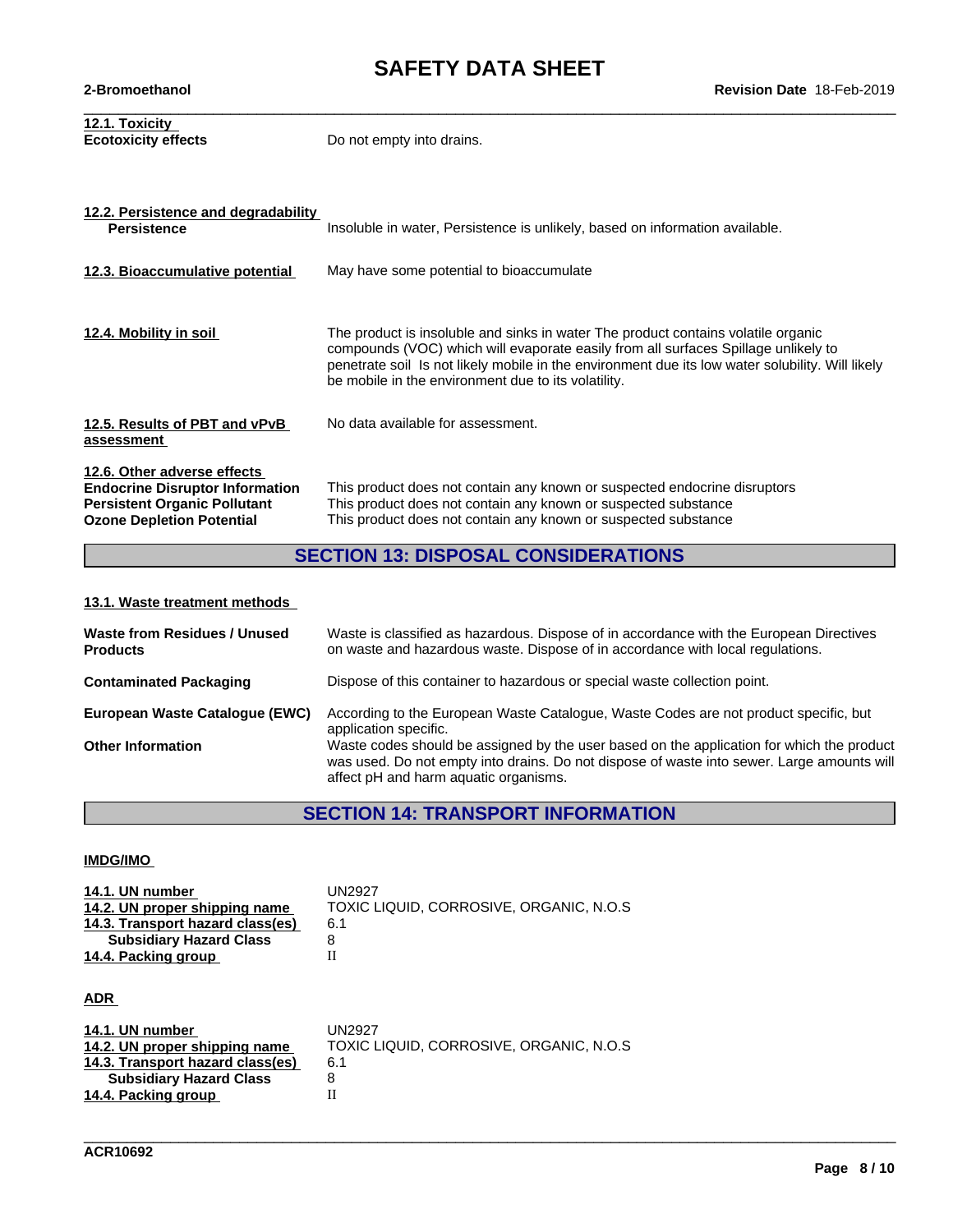$\_$  ,  $\_$  ,  $\_$  ,  $\_$  ,  $\_$  ,  $\_$  ,  $\_$  ,  $\_$  ,  $\_$  ,  $\_$  ,  $\_$  ,  $\_$  ,  $\_$  ,  $\_$  ,  $\_$  ,  $\_$  ,  $\_$  ,  $\_$  ,  $\_$  ,  $\_$  ,  $\_$  ,  $\_$  ,  $\_$  ,  $\_$  ,  $\_$  ,  $\_$  ,  $\_$  ,  $\_$  ,  $\_$  ,  $\_$  ,  $\_$  ,  $\_$  ,  $\_$  ,  $\_$  ,  $\_$  ,  $\_$  ,  $\_$  ,

## **IATA**

| 14.1. UN number<br>14.2. UN proper shipping name<br>14.3. Transport hazard class(es)<br><b>Subsidiary Hazard Class</b><br>14.4. Packing group | UN2927<br>TOXIC LIQUID, CORROSIVE, ORGANIC, N.O.S.*<br>6.1<br>8<br>Н |
|-----------------------------------------------------------------------------------------------------------------------------------------------|----------------------------------------------------------------------|
| 14.5. Environmental hazards                                                                                                                   | No hazards identified                                                |
| 14.6. Special precautions for user                                                                                                            | No special precautions required                                      |

**14.7. Transport in bulk according to** Not applicable, packaged goods **Annex II of MARPOL73/78 and the IBC Code** 

## **SECTION 15: REGULATORY INFORMATION**

#### **15.1. Safety, health and environmental regulations/legislation specific for the substance or mixture**

**International Inventories** X = listed.

| Component         | <b>EINECS</b> | <b>ELINCS</b> | <b>NLP</b> | <b>TSCA</b> | DSL | <b>NDSL</b> | <b>PICCS</b> | <b>ENCS</b> | <b>IECCC</b><br>IECSC | <b>AICS</b> | <b>KECL</b>                 |
|-------------------|---------------|---------------|------------|-------------|-----|-------------|--------------|-------------|-----------------------|-------------|-----------------------------|
| Ethanol, 2-bromo- | 208-748-      |               |            |             |     |             |              |             |                       |             | lke<br>≟-05-02 <sup>1</sup> |
|                   |               |               |            |             |     |             |              |             |                       |             | $\overline{10}$<br>40       |

#### **National Regulations**

| Component               | (VwVwS)<br>Classification<br>∃ermanv⊹<br>- Water<br>uu | ТΔ.,<br>Luft Class<br>Germany |
|-------------------------|--------------------------------------------------------|-------------------------------|
| Ethanol<br>-bromo-<br>. | WGK <sub>3</sub>                                       |                               |

Take note of Control of Substances Hazardous to Health Regulations (COSHH) 2002 and 2005 Amendment.

#### **15.2. Chemical safety assessment**

A Chemical Safety Assessment/Report (CSA/CSR) has not been conducted

## **SECTION 16: OTHER INFORMATION**

### **Full text of H-Statements referred to undersections 2 and 3**

H301 - Toxic if swallowed

H311 - Toxic in contact with skin

H331 - Toxic if inhaled

H314 - Causes severe skin burns and eye damage

H318 - Causes serious eye damage

#### **Legend**

| <b>CAS</b> - Chemical Abstracts Service                                                                                             | <b>TSCA</b> - United States Toxic Substances Control Act Section 8(b) |
|-------------------------------------------------------------------------------------------------------------------------------------|-----------------------------------------------------------------------|
|                                                                                                                                     | Inventory                                                             |
| <b>EINECS/ELINCS</b> - European Inventory of Existing Commercial Chemical DSL/NDSL - Canadian Domestic Substances List/Non-Domestic |                                                                       |
| Substances/EU List of Notified Chemical Substances                                                                                  | Substances List                                                       |
| <b>PICCS</b> - Philippines Inventory of Chemicals and Chemical Substances                                                           | <b>ENCS</b> - Japanese Existing and New Chemical Substances           |
| <b>IECSC</b> - Chinese Inventory of Existing Chemical Substances                                                                    | <b>AICS</b> - Australian Inventory of Chemical Substances             |
| <b>KECL</b> - Korean Existing and Evaluated Chemical Substances                                                                     | <b>NZIoC</b> - New Zealand Inventory of Chemicals                     |